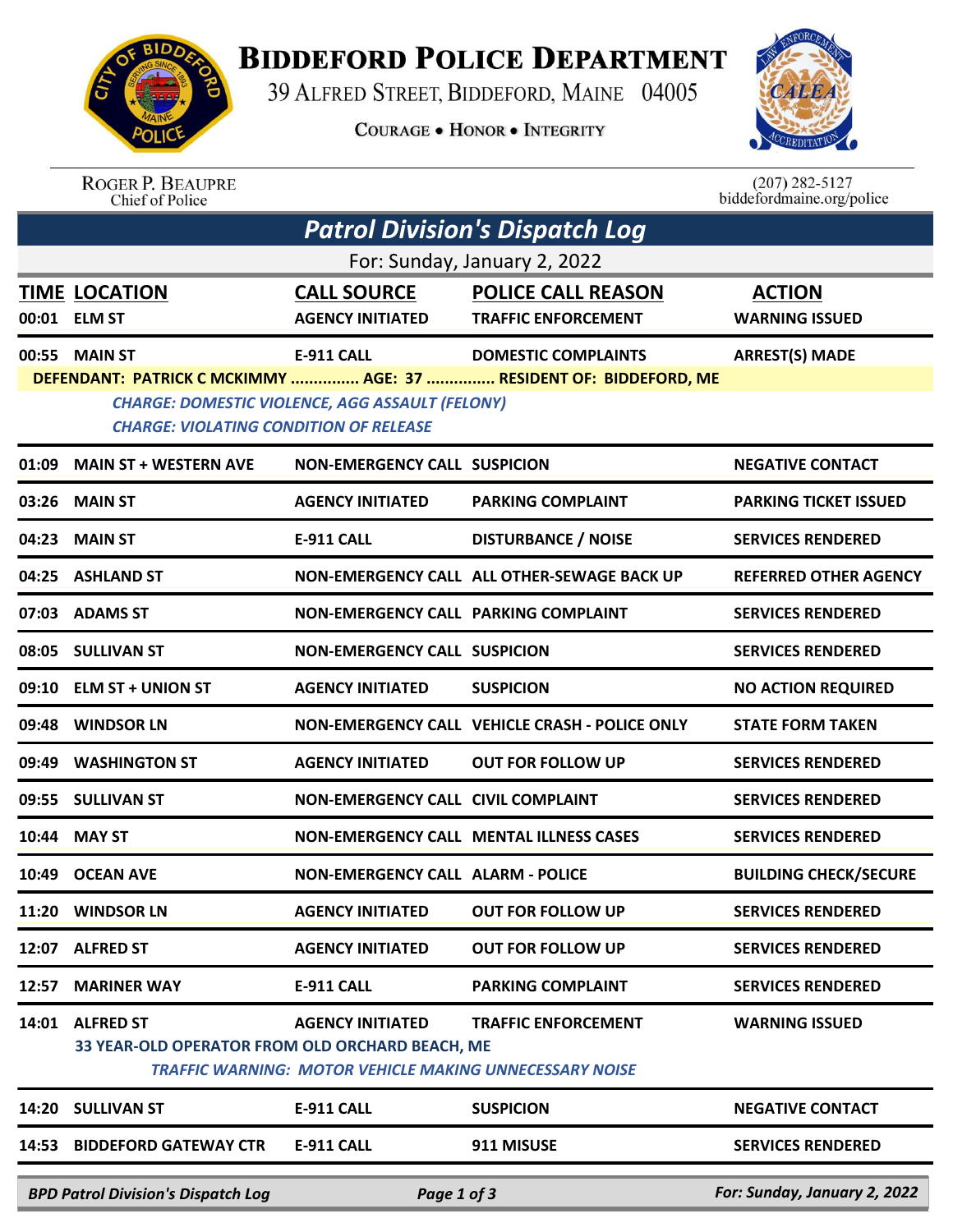|       | <b>TIME LOCATION</b><br>15:04 LEVI LN                                                                                                                                                                                                                                               | <b>CALL SOURCE</b><br>E-911 CALL                                                                                                        | <b>POLICE CALL REASON</b><br>911 MISUSE                                                                                                                | <b>ACTION</b><br><b>NEGATIVE CONTACT</b> |  |  |  |
|-------|-------------------------------------------------------------------------------------------------------------------------------------------------------------------------------------------------------------------------------------------------------------------------------------|-----------------------------------------------------------------------------------------------------------------------------------------|--------------------------------------------------------------------------------------------------------------------------------------------------------|------------------------------------------|--|--|--|
|       | 15:16 ALFRED ST + ANDREWS RD<br><b>AGENCY INITIATED</b><br><b>TRAFFIC ENFORCEMENT</b><br><b>WARNING ISSUED</b><br>69 YEAR-OLD OPERATOR FROM NEW DURHAM, NH<br><b>TRAFFIC WARNING: FAILURE TO OBEY TRAFFIC CONTROL DEVICE</b><br><b>TRAFFIC WARNING: FAILURE TO REGISTER VEHICLE</b> |                                                                                                                                         |                                                                                                                                                        |                                          |  |  |  |
|       | 15:41 OAK ST                                                                                                                                                                                                                                                                        | <b>E-911 CALL</b>                                                                                                                       | 911 MISUSE                                                                                                                                             | <b>SERVICES RENDERED</b>                 |  |  |  |
|       | 15:41 HILL ST + POOL ST<br>25 YEAR-OLD OPERATOR FROM BIDDEFORD, ME                                                                                                                                                                                                                  | <b>AGENCY INITIATED</b><br><b>TRAFFIC WARNING: OPERATING WITH INADEQUATE HEADLIGHTS</b>                                                 | <b>TRAFFIC ENFORCEMENT</b>                                                                                                                             | <b>WARNING ISSUED</b>                    |  |  |  |
|       | 16:06 MAIN ST + RAILROAD AVE                                                                                                                                                                                                                                                        | <b>AGENCY INITIATED</b>                                                                                                                 | <b>TRAFFIC ENFORCEMENT</b>                                                                                                                             | <b>SUMMONS ISSUED</b>                    |  |  |  |
|       | DEFENDANT: MAXWELL P BISSON  AGE: 18  RESIDENT OF: ALFRED, ME                                                                                                                                                                                                                       | <b>CHARGE: OPERATING WHILE LICENSE SUSPENDED OR REVOKED</b>                                                                             | <b>TRAFFIC CITATION: OPERATE VEHICLE W/O VALID INSPECTION CERTIFICATE</b><br><b>TRAFFIC WARNING: INSTALLING SUB-STANDARD MOTOR VEHICLE WINDOW TINT</b> |                                          |  |  |  |
| 16:12 | <b>BIDDEFORD GATEWAY CTR</b>                                                                                                                                                                                                                                                        | <b>AGENCY INITIATED</b>                                                                                                                 | <b>SUSPICION</b>                                                                                                                                       | <b>SERVICES RENDERED</b>                 |  |  |  |
| 16:19 | <b>BERNARD AVE</b>                                                                                                                                                                                                                                                                  | <b>AGENCY INITIATED</b>                                                                                                                 | <b>OUT FOR FOLLOW UP</b>                                                                                                                               | <b>SERVICES RENDERED</b>                 |  |  |  |
|       | 16:26 ELM ST<br><b>48 YEAR-OLD OPERATOR FROM ARUNDEL, ME</b>                                                                                                                                                                                                                        | <b>AGENCY INITIATED</b><br><b>TRAFFIC WARNING: OPERATING WITH INADEQUATE HEADLIGHTS</b>                                                 | <b>TRAFFIC ENFORCEMENT</b>                                                                                                                             | <b>WARNING ISSUED</b>                    |  |  |  |
|       | 17:04 MAIN ST + HIGHLAND ST<br><b>TRAFFIC ENFORCEMENT</b><br><b>WARNING ISSUED</b><br><b>AGENCY INITIATED</b><br>26 YEAR-OLD OPERATOR FROM BIDDEFORD, ME<br><b>TRAFFIC WARNING: SPEEDING 10-14 MPH OVER LIMIT</b>                                                                   |                                                                                                                                         |                                                                                                                                                        |                                          |  |  |  |
|       | 17:33 MAY ST + ORCHARD ST<br>34 YEAR-OLD OPERATOR FROM SPRINGVALE, ME                                                                                                                                                                                                               | <b>AGENCY INITIATED</b><br><b>TRAFFIC CITATION: FAILURE TO REGISTER VEHICLE</b><br><b>TRAFFIC WARNING: FAILING TO STOP AT STOP SIGN</b> | <b>TRAFFIC ENFORCEMENT</b><br>TRAFFIC WARNING: OPERATE VEHICLE W/O VALID INSPECTION CERTIFICATE                                                        | <b>VSAC ISSUED</b>                       |  |  |  |
| 17:39 | <b>MAIN ST + ELM ST</b>                                                                                                                                                                                                                                                             | <b>NON-EMERGENCY CALL BOLO</b>                                                                                                          |                                                                                                                                                        | <b>NEGATIVE CONTACT</b>                  |  |  |  |
| 18:02 | <b>BIDDEFORD GATEWAY CTR</b>                                                                                                                                                                                                                                                        | <b>RADIO</b>                                                                                                                            | <b>PAPERWORK</b>                                                                                                                                       | <b>PAPERWORK SERVED</b>                  |  |  |  |
| 18:25 | ALFRED ST + BIDDEFORD GAT AGENCY INITIATED<br><b>30 YEAR-OLD OPERATOR FROM LIMERICK, ME</b>                                                                                                                                                                                         | <b>TRAFFIC CITATION: SPEEDING 15-19 MPH OVER LIMIT</b>                                                                                  | <b>TRAFFIC ENFORCEMENT</b>                                                                                                                             | <b>VSAC ISSUED</b>                       |  |  |  |
| 18:26 | <b>GRAHAM ST</b>                                                                                                                                                                                                                                                                    | <b>E-911 CALL</b>                                                                                                                       | <b>DISTURBANCE / NOISE</b>                                                                                                                             | <b>WARNING ISSUED</b>                    |  |  |  |
|       | 18:36 ALFRED ST<br><b>CHARGE: VIOLATING CONDITION OF RELEASE</b>                                                                                                                                                                                                                    | <b>WALK-IN AT STATION</b><br><b>CHARGE: THEFT BY UNAUTHORIZED TAKING OR TRANSFER - SHOPLIFTING</b>                                      | <b>PAPERWORK</b><br>DEFENDANT: KIM LOUISE TROTTIER  AGE: 46  RESIDENT OF: OTHER, ME                                                                    | <b>SUMMONS ISSUED</b>                    |  |  |  |
| 19:37 | <b>BOULDER WAY</b>                                                                                                                                                                                                                                                                  | <b>NON-EMERGENCY CALL BOLO</b>                                                                                                          |                                                                                                                                                        | <b>SERVICES RENDERED</b>                 |  |  |  |
|       | <b>BPD Patrol Division's Dispatch Log</b>                                                                                                                                                                                                                                           | Page 2 of 3                                                                                                                             |                                                                                                                                                        | For: Sunday, January 2, 2022             |  |  |  |